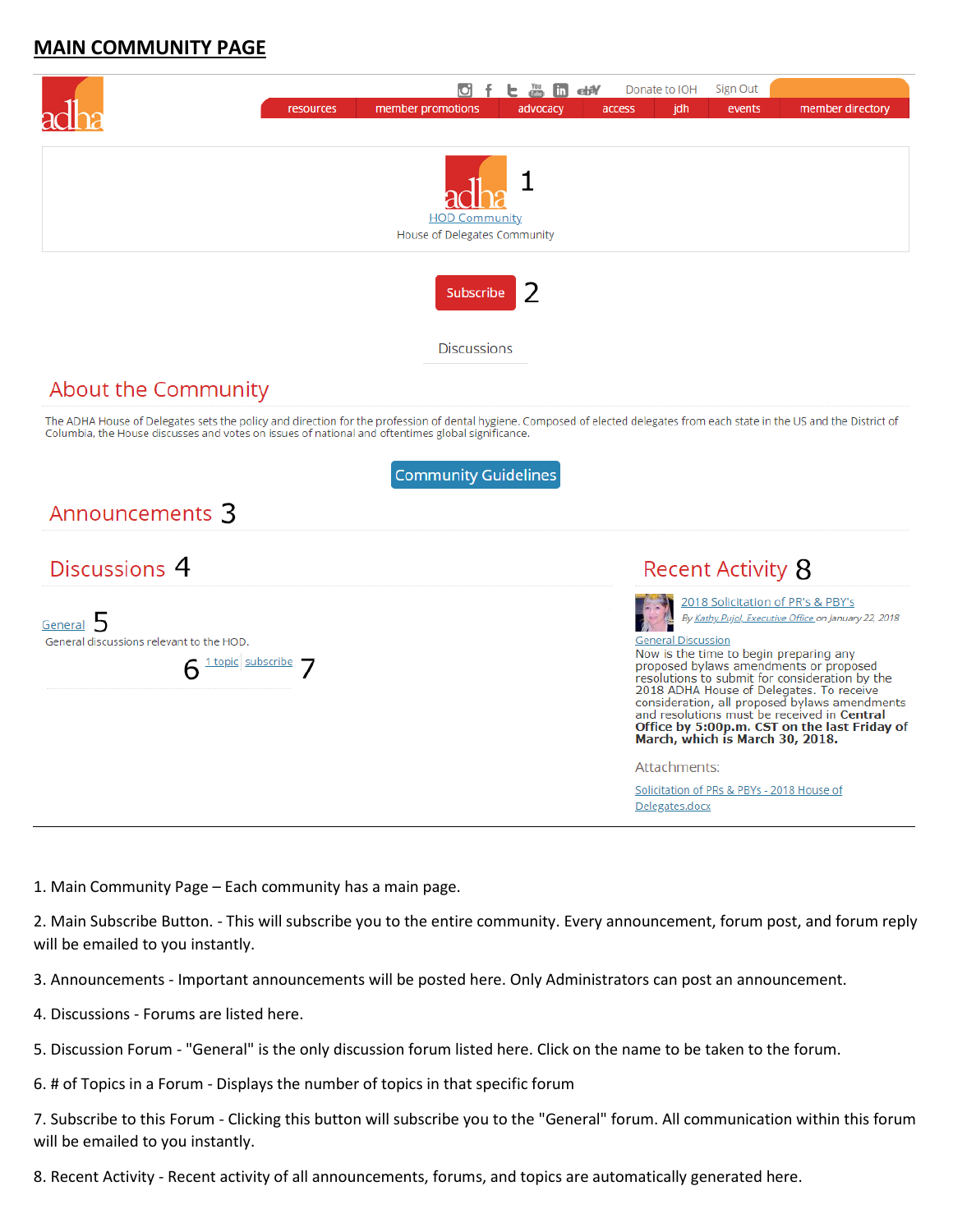## **COMMUNITY ACCESS & MANAGING YOUR SUBSCRIPTIONS**

| <b>My Details</b>       | My Billing                                                                  | <b>Recent Activity</b> | <b>Upcoming Events</b> | My Communities                                      |                       |                                                                                |                   |
|-------------------------|-----------------------------------------------------------------------------|------------------------|------------------------|-----------------------------------------------------|-----------------------|--------------------------------------------------------------------------------|-------------------|
|                         | Communities 2                                                               |                        |                        |                                                     |                       | Items Justin Zerza, Web<br>Specialist is Following 3                           |                   |
| Name                    | Description                                                                 |                        |                        | Community                                           | <b>Type</b>           | <b>Title</b>                                                                   |                   |
| <b>District</b><br>Comm | <b>Districts</b>                                                            |                        |                        | <b>District</b><br>Comm                             | Community             | <b>District Comm</b>                                                           | stop<br>following |
| <b>IOH</b><br>Liaisons  | Welcome to the Liaisons'<br><b>Online Community!</b><br>UYP 2017 Community. |                        | <b>IOH</b><br>Liaisons | Community                                           | <b>IOH Liaisons</b>   | stop<br>following                                                              |                   |
| <b>UYP 2017</b>         |                                                                             | <b>IOH</b><br>Liaisons | Forum                  | <b>Fall Giving</b><br>Campaign (July -<br>December) | stop<br>following     |                                                                                |                   |
|                         |                                                                             |                        |                        | <b>IOH</b><br>Liaisons                              | Forum<br><b>Topic</b> | Welcome!                                                                       | stop<br>following |
|                         |                                                                             | <b>UYP 2017</b>        | Community              | <b>UYP 2017</b>                                     | stop<br>following     |                                                                                |                   |
|                         |                                                                             | <b>UYP 2017</b>        | Forum                  | What propelled<br>you into<br>leadership?           | stop<br>following     |                                                                                |                   |
|                         |                                                                             |                        |                        | <b>UYP 2017</b>                                     | Forum<br><b>Topic</b> | Welcome<br>message from<br><b>ADHA President</b><br>Tammy Filipiak.<br>RDH, MS | stop<br>following |

1. My Communities – Access to your communities are under the "My Communities" tab on your profile. Any items that you are subscribed to within the community will be automatically

2. Communities – These are the communities that you belong to. Clicking on the link will take you to the community.

3. Follow List – This is where you can manage your subscriptions. Anything that you subscribe to within the community will be automatically listed here.

- Community Which community the item your subscribed to is in
- Type The type of item your subscribed to.
	- $\circ$  Community You are subscribed to the entire community. You will receive all communication within the community.
	- o Forum You are subscribed to this particular forum. You will receive all communication within this particular forum.
	- o Forum Topic You are subscribed to this particular topic. You will receive all communication within this particular topic.
- Title Clicking on the link will take you to the corresponding item.
- Stop Following Clicking this link will unsubscribe you from this particular item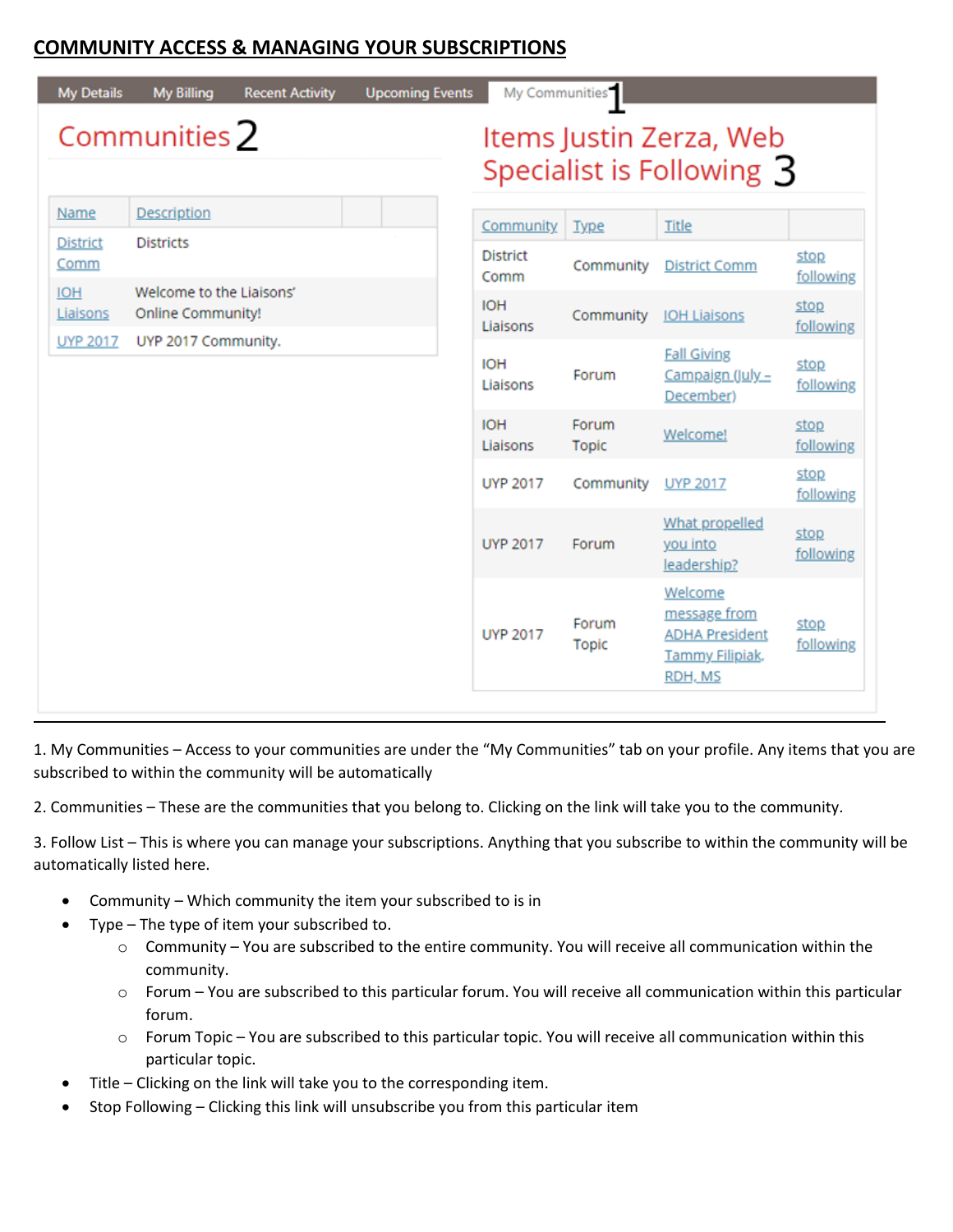### **DISCUSSION TOPICS LIST**

| HOD Community > General                                                                                                                                                                                                                                                                                                                                                                                                                              | resources | member promotions | advocacy                   | et#Y<br>access | Donate to IOH<br>jdh | <b>Sign Out</b><br>events         | member directory |
|------------------------------------------------------------------------------------------------------------------------------------------------------------------------------------------------------------------------------------------------------------------------------------------------------------------------------------------------------------------------------------------------------------------------------------------------------|-----------|-------------------|----------------------------|----------------|----------------------|-----------------------------------|------------------|
| Discussion Topics 1                                                                                                                                                                                                                                                                                                                                                                                                                                  |           |                   |                            |                |                      | <b>Recent Posts</b>               |                  |
| 2018 Solicitation of PR's & PBY's 4<br>By Kathy Pujol, Executive Office on January 22, 2018<br>Now is the time to begin preparing any proposed bylaws amendments or proposed resolutions to<br>submit for consideration by the 2018 ADHA House of Delegates. To receive consideration, all<br>proposed bylaws amendments and resolutions must be received in Central Office by 5:00p.m.<br>CST on the last Friday of March, which is March 30, 2018. |           |                   | Create new topic           |                |                      | 2018 Solicitation of PR's & PBY's |                  |
| Attachments:<br>Solicitation of PRs & PBYs - 2018 House of Delegates.docx                                                                                                                                                                                                                                                                                                                                                                            |           |                   |                            |                |                      |                                   |                  |
|                                                                                                                                                                                                                                                                                                                                                                                                                                                      |           |                   | 0 replies subscribe report |                |                      |                                   |                  |

- 1. Main Discussion Topics Page Lists topics within the community. Currently, General has only 1 topic.
- 2. HOD Community Click this link to go back to the main community page
- 3. Create New Topic Click here to create a new topic
- 4. Topic Title Clicking this link will take you to this topic page where you can reply.
- 5. Attachment Click this link to download the attachment
- 6. # of Replies Lists the number of replies in this topic

7. Subscribe - Subscribes you to this topic. You will receive instant email communication every time someone replies to this topic. This applies to only this topic.

8. Report - Click this to report this topic as inappropriate to Administrators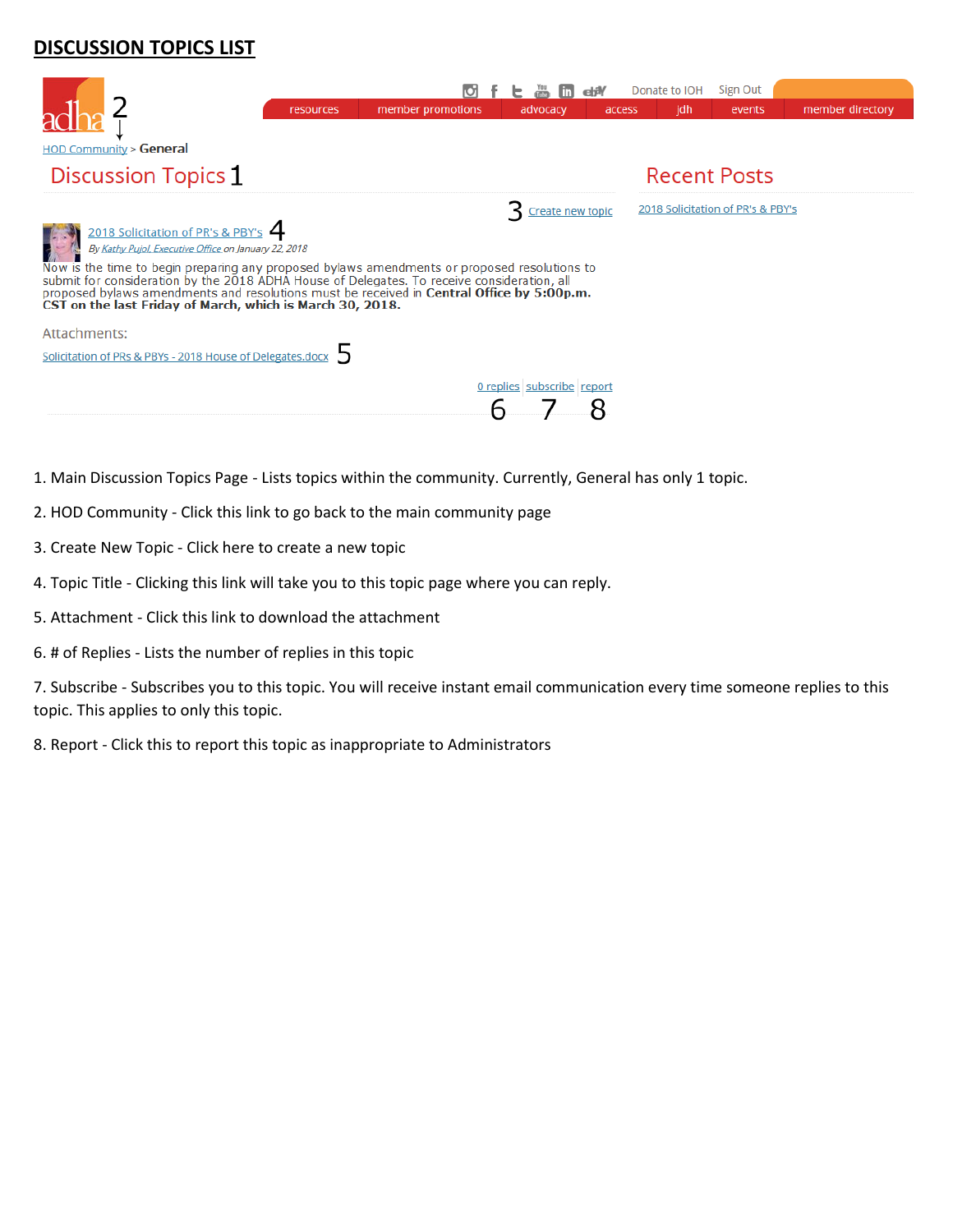### **REPLYING TO A TOPIC**

| resources                                                                                                                                                                                                                                                                                                                                                                                                                                       | member promotions | $L \mod M$<br>advocacy | Donate to IOH Sign Out<br>jdh<br>access | events                         | member directory |
|-------------------------------------------------------------------------------------------------------------------------------------------------------------------------------------------------------------------------------------------------------------------------------------------------------------------------------------------------------------------------------------------------------------------------------------------------|-------------------|------------------------|-----------------------------------------|--------------------------------|------------------|
| HOD Community > General > 2018 Solicitation of PR's & PBY's                                                                                                                                                                                                                                                                                                                                                                                     |                   |                        |                                         |                                |                  |
| 2018 Solicitation of PR's & PBY's<br>By Kathy Pujol, Executive Office on January 22, 2018<br>Now is the time to begin preparing any proposed bylaws amendments or proposed resolutions to submit for consideration by the 2018 ADHA House<br>of Delegates. To receive consideration, all proposed bylaws amendments and resolutions must be received in Central Office by 5:00p.m. CST on<br>the last Friday of March, which is March 30, 2018. |                   |                        |                                         |                                |                  |
| Attachments:                                                                                                                                                                                                                                                                                                                                                                                                                                    |                   |                        |                                         |                                |                  |
| Solicitation of PRs & PBYs - 2018 House of Delegates.docx                                                                                                                                                                                                                                                                                                                                                                                       |                   |                        |                                         |                                |                  |
|                                                                                                                                                                                                                                                                                                                                                                                                                                                 |                   |                        |                                         | 0 replies   subscribe   report |                  |
| Leave a Reply                                                                                                                                                                                                                                                                                                                                                                                                                                   |                   |                        |                                         |                                |                  |
| Subject<br><b>Insert Subject Here</b>                                                                                                                                                                                                                                                                                                                                                                                                           | 1                 |                        |                                         |                                |                  |
| * Reply<br>り· @· abg   Open Sans · S · B / U ままま まま まま 目目 曲· 書 ¶ 88 フ<br><b>XEE</b>                                                                                                                                                                                                                                                                                                                                                             |                   |                        |                                         |                                |                  |
| You can type your message here.                                                                                                                                                                                                                                                                                                                                                                                                                 |                   |                        |                                         |                                |                  |
|                                                                                                                                                                                                                                                                                                                                                                                                                                                 |                   |                        |                                         |                                |                  |
|                                                                                                                                                                                                                                                                                                                                                                                                                                                 | 3                 |                        |                                         |                                |                  |
|                                                                                                                                                                                                                                                                                                                                                                                                                                                 |                   |                        |                                         |                                |                  |
| Design <> HTML Q Previ                                                                                                                                                                                                                                                                                                                                                                                                                          |                   |                        |                                         |                                | al.              |
| Manage attachments $\Delta$                                                                                                                                                                                                                                                                                                                                                                                                                     |                   |                        |                                         |                                |                  |
|                                                                                                                                                                                                                                                                                                                                                                                                                                                 |                   |                        |                                         |                                |                  |
|                                                                                                                                                                                                                                                                                                                                                                                                                                                 |                   |                        | Save                                    | $\leftarrow$ 5 $\rightarrow$   | Cancel           |

- 1. Subject Insert your subject here. Not required for replies.
- 2. Toolbar Modify your reply with these tools. (Bold, italicize, add a hyperlink)
- 3. Message Area Create your reply in this space
- 4. Manage Attachments Attach files here. (Pdfs, images, etc)
- 5. Save & Cancel Click Save to post your reply. Click Cancel to cancel your reply.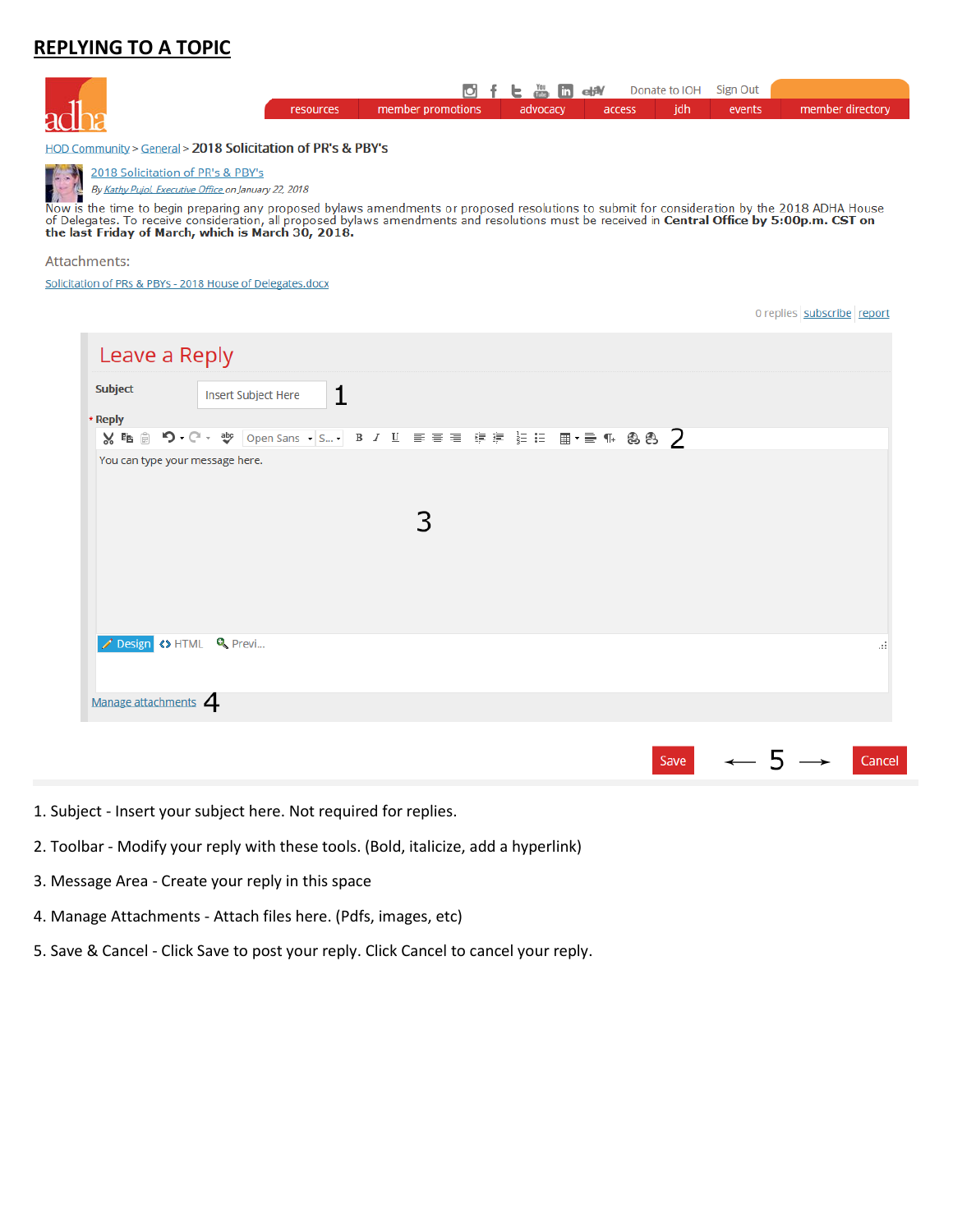|                                                                                                                                                                                                                                                                                                                                                                                        |           |                                                                                                                                                                                                                           | M | $\Box$ $e\partial V$ |        | Donate to IOH Sign Out |        | Hi, JZTestAcct Cart            |        |
|----------------------------------------------------------------------------------------------------------------------------------------------------------------------------------------------------------------------------------------------------------------------------------------------------------------------------------------------------------------------------------------|-----------|---------------------------------------------------------------------------------------------------------------------------------------------------------------------------------------------------------------------------|---|----------------------|--------|------------------------|--------|--------------------------------|--------|
|                                                                                                                                                                                                                                                                                                                                                                                        | resources | member promotions                                                                                                                                                                                                         |   | advocacy             | access | jdh                    | events | member directory               |        |
| HOD Community > General > 2018 Solicitation of PR's & PBY's                                                                                                                                                                                                                                                                                                                            |           |                                                                                                                                                                                                                           |   |                      |        |                        |        |                                |        |
| 2018 Solicitation of PR's & PBY's<br>By Kathy Pujol, Executive Office on January 22, 2018<br>Now is the time to begin preparing any proposed bylaws amendments or proposed resolutions to submit for consideration by the 2018 ADHA House<br>of Delegates. To receive consideratic<br>the last Friday of March, which is<br>Attachments:<br>Solicitation of PRs & PBYs - 2018 House of | Organize  | Document Browser<br>$\lambda$ Edit<br><b>New</b><br>Adobe PDF                                                                                                                                                             |   |                      | O      | $\Box$ $\times$        |        | l Office by 5:00p.m. CST on    |        |
| Leave a Reply<br>Subject<br><b>Insert Sul</b><br>* Reply<br><b>り</b> ・(『・ abg<br><b>※ 脂 自</b><br>You can type your message her                                                                                                                                                                                                                                                         |           | Audio Video Interleave File<br>GIF Image<br><b>De</b> JPG Image<br>MPEG Video File<br>MS Excel Spreadsheet<br><b>P</b> MS PowerPoint Presentation<br><b>W</b> MS Word Document<br><b>1</b> 8 PNG Image<br>QuickTime Movie | 2 |                      |        |                        |        | 0 replies   subscribe   report |        |
| Design <> HTML Q Prev                                                                                                                                                                                                                                                                                                                                                                  |           |                                                                                                                                                                                                                           |   |                      |        | Close                  |        |                                | ui.    |
| Manage attachments                                                                                                                                                                                                                                                                                                                                                                     |           |                                                                                                                                                                                                                           |   |                      |        |                        |        |                                |        |
|                                                                                                                                                                                                                                                                                                                                                                                        |           |                                                                                                                                                                                                                           |   |                      |        | Save                   |        |                                | Cancel |

- 1. New Click New to add an attachment
- 2. Attachment Click on the type of file you would like to add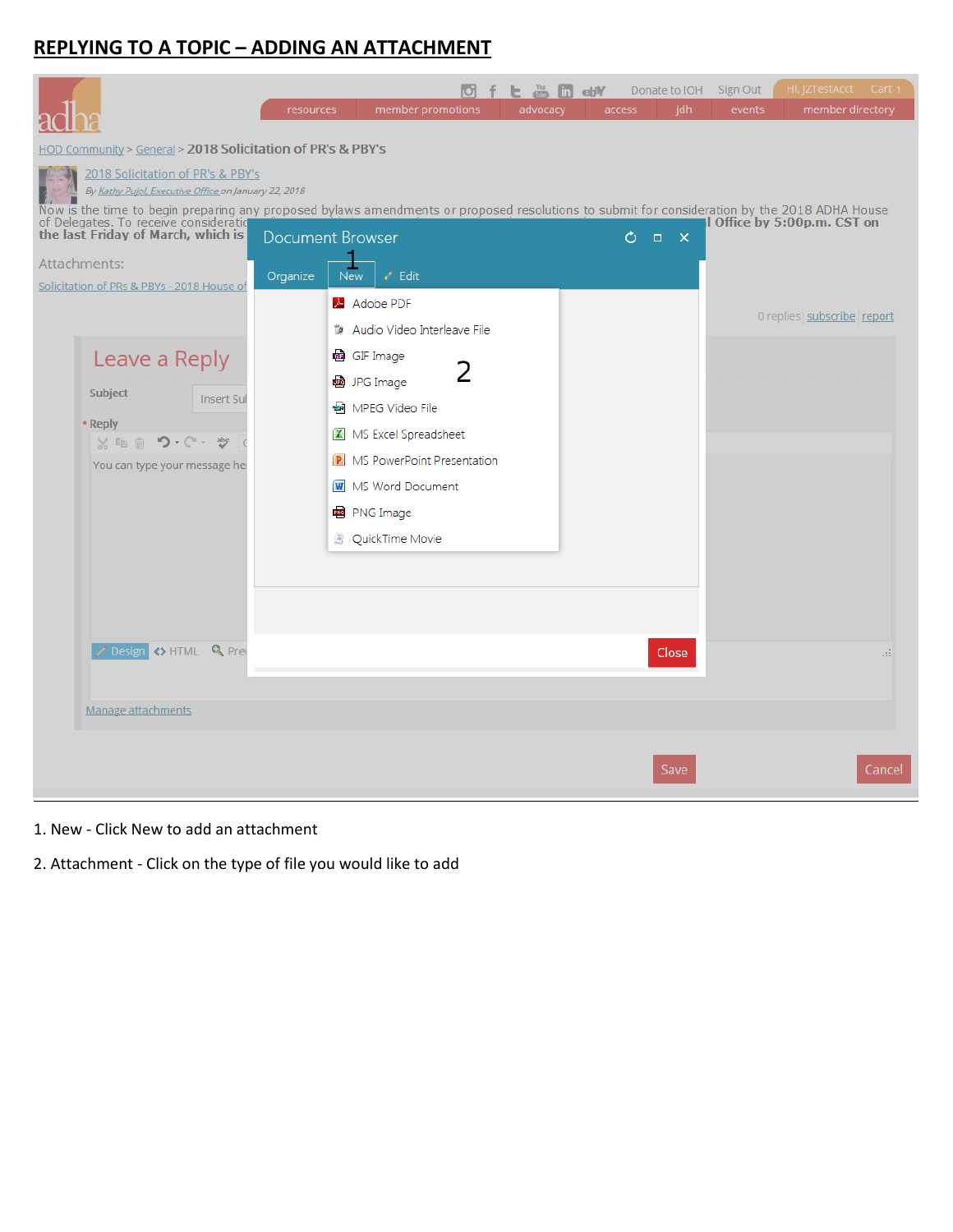| ïс<br>S. | <b>Document Browser</b> |                                                  |        | O           | $\Box$<br>$\times$ |
|----------|-------------------------|--------------------------------------------------|--------|-------------|--------------------|
|          |                         |                                                  |        |             |                    |
| D1       | Organize<br>New         | √ Edit                                           |        |             |                    |
|          |                         | (empty)                                          |        |             |                    |
|          | Document System         |                                                  |        | Õ<br>$\Box$ | $\mathbf{x}$       |
|          | <b>New Document</b>     |                                                  |        |             |                    |
|          | <b>Select file</b>      | Communities.pdf                                  | Select | Remove      |                    |
|          | <b>Description</b>      | Maximum file size: 91200 KB<br>Add a description |        |             |                    |
| e        |                         |                                                  |        |             |                    |
|          |                         |                                                  |        | 3           | Upload             |
|          |                         |                                                  |        |             |                    |
|          |                         |                                                  |        |             |                    |
|          |                         |                                                  |        |             |                    |
|          |                         |                                                  |        |             |                    |
| e        |                         |                                                  |        |             | Close              |
|          |                         |                                                  |        |             |                    |

- 1. Select Click to select and add your attachment
- 2. Description Add a description to your attachment. Not required.
- 3. Upload Click upload to upload your file.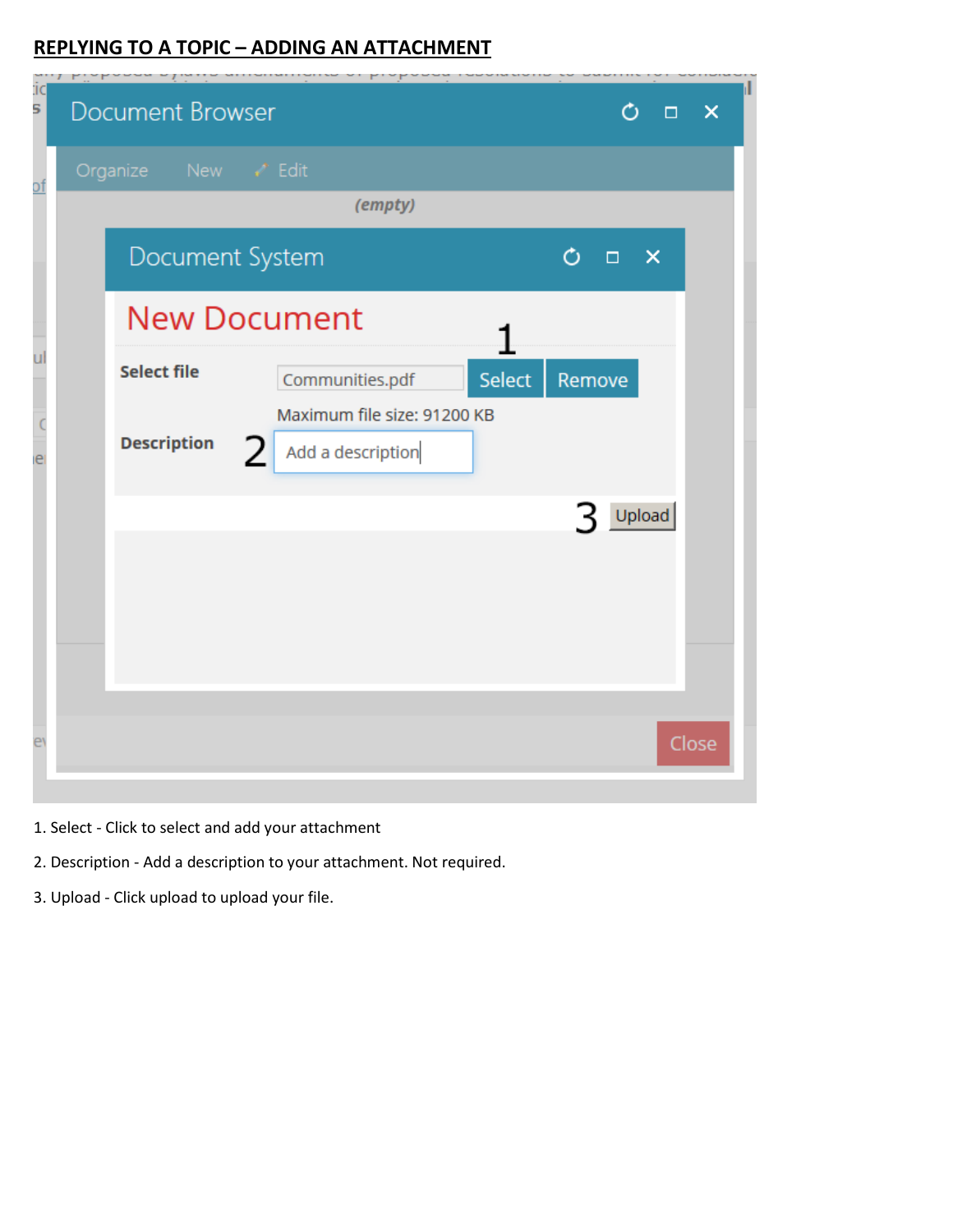| $\frac{1}{2}$ | Document Browser                         | $\circ$<br>$\Box$ $\times$ |
|---------------|------------------------------------------|----------------------------|
| <u>)f</u>     | $\geq$ Edit $\vert$ 1<br>Organize<br>New |                            |
|               | & Communities.pdf                        |                            |
|               |                                          |                            |
|               |                                          |                            |
|               |                                          |                            |
|               |                                          |                            |
|               |                                          |                            |
| e             |                                          |                            |
|               |                                          |                            |
|               |                                          |                            |
|               |                                          |                            |
|               |                                          |                            |
|               |                                          |                            |
|               |                                          | 2<br>Close                 |
|               |                                          |                            |

1. Edit - Edit your attachments

2. Close - Close the add attachment window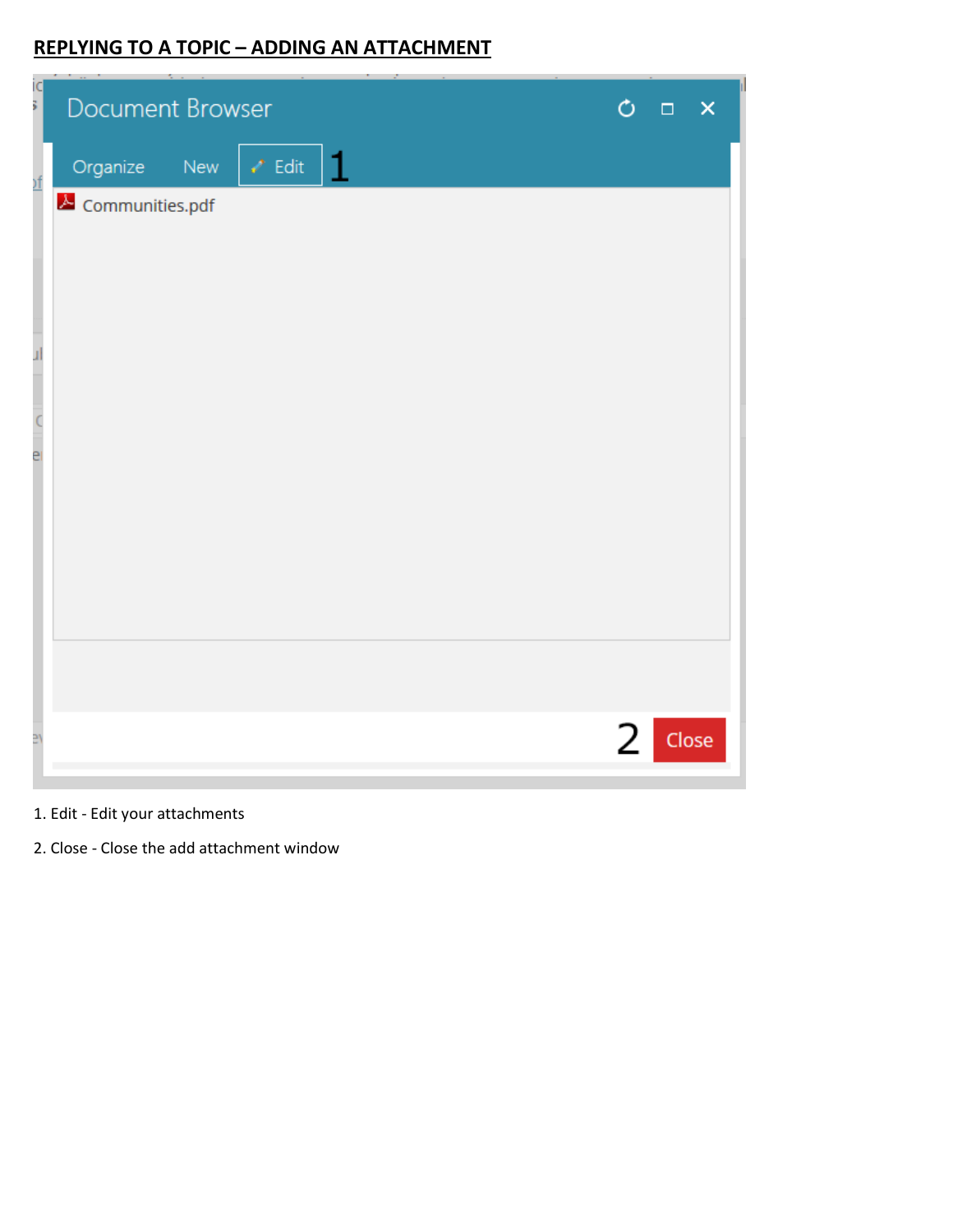| Leave a Reply                         |                                                                |  |  |      |        |
|---------------------------------------|----------------------------------------------------------------|--|--|------|--------|
| Subject                               | Insert Subject Here                                            |  |  |      |        |
| * Reply                               |                                                                |  |  |      |        |
|                                       | ※ 脂 @ つ· C · ☆ Font Name · S · B / U 言言言 律律 }= != 囲· 三 ¶ - & 各 |  |  |      |        |
| You can type your message here.       |                                                                |  |  |      |        |
| Design <> HTML Q Previ                |                                                                |  |  |      | al.    |
| Manage attachments<br>Communities.pdf |                                                                |  |  |      |        |
|                                       |                                                                |  |  | Save | Cancel |

- 1. Your file is now attached.
- 2. Click Save to post your reply